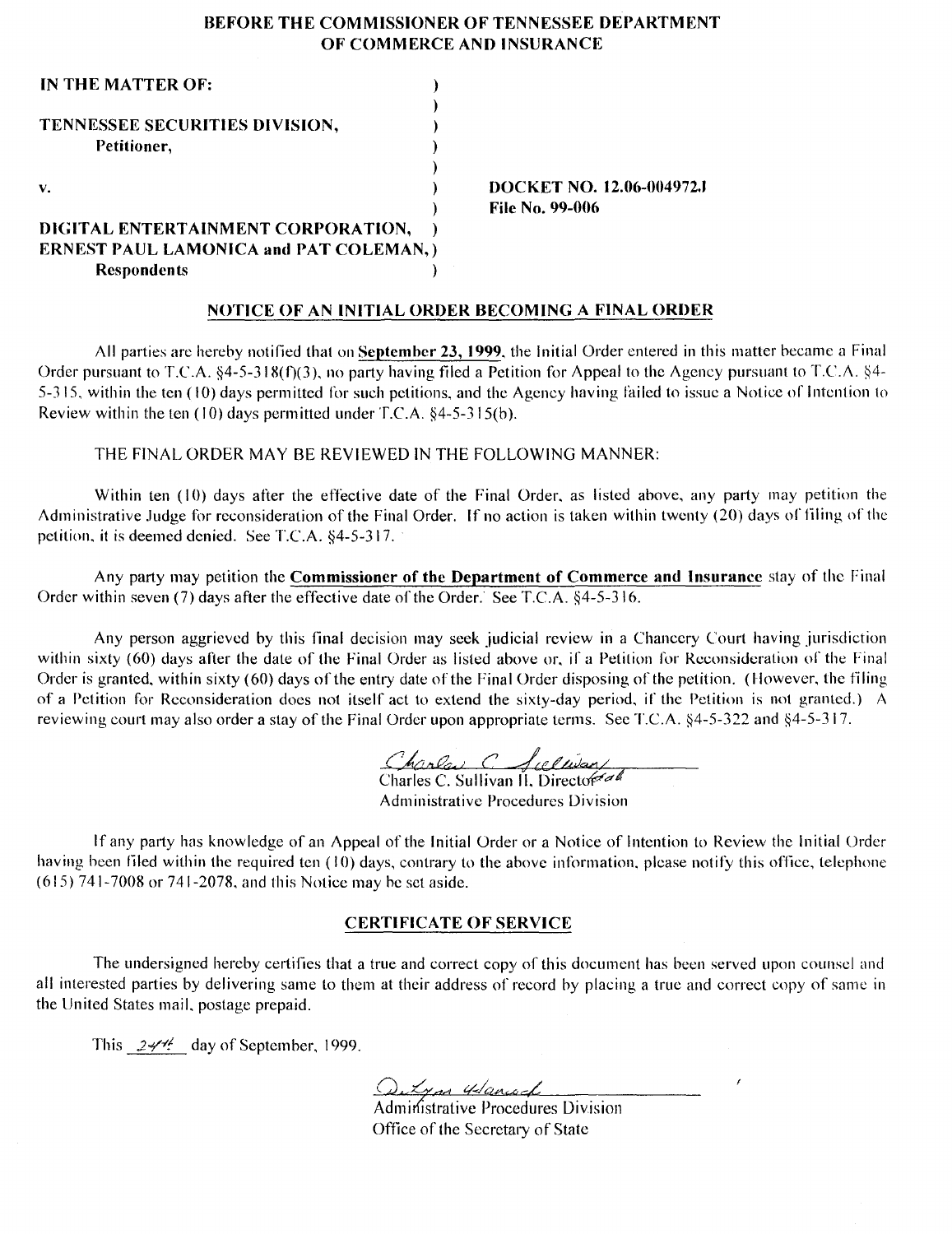## BEFORE THE COMMISSIONER OF TENNESSEE DEPARTMENT OF COMMERCE AND INSURANCE

| IN THE MATTER OF:                      |  |
|----------------------------------------|--|
|                                        |  |
| TENNESSEE SECURITIES DIVISION,         |  |
| Petitioner,                            |  |
| V.                                     |  |
| DIGITAL ENTERTAINMENT CORPORATION,     |  |
| ERNEST PAUL LAMONICA and PAT COLEMAN,) |  |
| <b>Respondents</b>                     |  |

#### ORDER

THIS ORDER IS AN INITIAL ORDER RENDERED BY AN ADMINISTRATIVE JUDGE WITH THE ADMINISTRATIVE PROCEDURES DIVISION.

THE INITIAL ORDER IS NOT A FINAL ORDER BUT SHALL BECOME A FINAL ORDER UNLESS:

1. PARTY FILES A WRITTEN APPEAL OR PETITION FOR RECONSIDERATION WITH THE ADMINISTRATIVE PROCEDURES DIVISION NO LATER THAN September 23, 1999.

OR

2. THE AGENCY FILES A WRITTEN NOTICE OF REVIEW WITH THE ADMINISTRATIVE PROCEDURES DIVISION NO LATER THAN September 23, 1999.

YOU MUST FILE THE APPEAL, PETITION FOR RECONSIDERATION OR NOTICE OF REVIEW WITH THE ADMINISTRATIVE PROCEDURES DIVISION. THE ADDRESS OF THE ADMINISTRATIVE PROCEDURES DIVISION IS:

> SECRETARY OF STATE ADMINISTRATIVE PROCEDURES DIVISION SUITE 1700, JAMES K. POLK BUILDING NASHVILLE, TN 37243-0307

IF YOU HAVE ANY FURTHER QUESTIONS, PLEASE CALL THE ADMINISTRATIVE PROCEDURES DIVISION, 6151741-7008 OR 741-2078, FAX 6151741-4472. PLEASE CONSULT APPENDIX A AFFIXED TO THE INITIAL ORDER FOR NOTICE OF APPEAL PROCEDURES.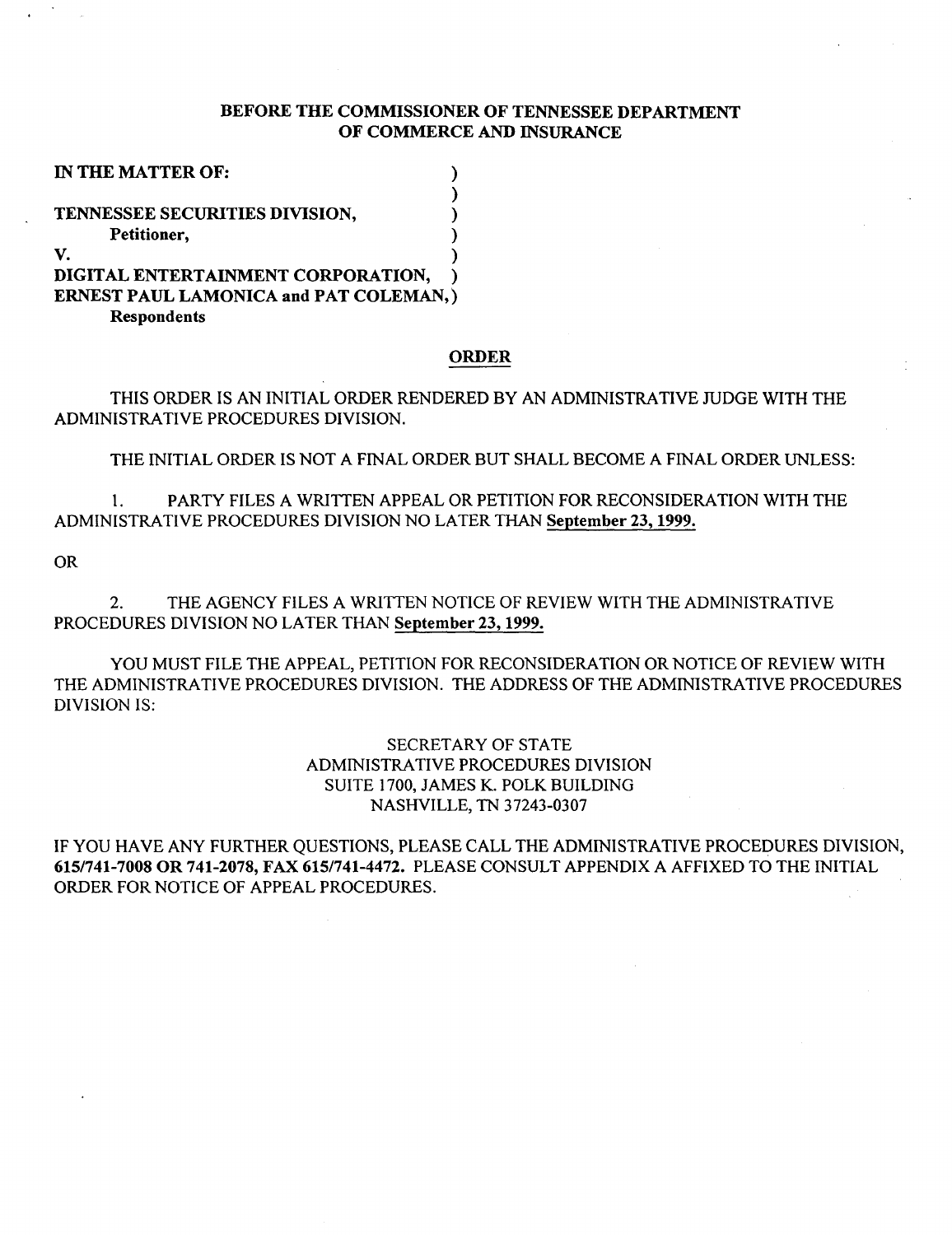# BEFORE THE TENNESSEE DEPARTMENT OF COMMERCE AND INSURANCE

) ) ) ) ) ) ) ) )

| TENNESSEE SECURITIES DIVISION.<br>Petitioner, |  |
|-----------------------------------------------|--|
| V.                                            |  |
| DIGITAL ENTERTAINMENT                         |  |
| <b>CORPORATION, ERNEST PAUL</b>               |  |
| LAMONICA and PAT COLEMAN,                     |  |
| <b>Respondents</b>                            |  |

Docket No. 12.06-004972J File No. 99-006

## NOTICE OF DEFAULT AND INITIAL ORDER

This matter came to be heard on the 12th day of May, 1999, before the Honorable Margaret R. Robertson, Administrative Judge, assigned by the Secretary of State, and sitting for the Commissioner of the State of Tennessee Department of Commerce and Insurance in Nashville, Tennessee. G. Everett Sinor, Jr., Staff Counsel, represented the Petitioner, the Tennessee Securities Division. The Respondents, Digital Entertainment Corporation, Ernest Paul Lamonica and Pat Coleman, were not present, nor did an attorney or other representative appear on their behalf. The subject of the hearing regarded violations of the Tennessee Securities Act of 1980, Tenn. Code Ann. §§ 48-2-101, et seq. [hereinafter the Act], that the Petitioner averred that the Respondents engaged in. In the Petitioner's Complaint and Notice of Hearing, the Petitioner prayed that the Respondents. be ordered to cease and desist in the activities in which they were engaged that violated the Act.

## ORDER OF DEFAULT

This matter was heard upon the Petitioner's Motion for Default due to the failure of the Respondents, Digital Entertainment Corporation and Ernest Paul Lamonica, to appear at the hearing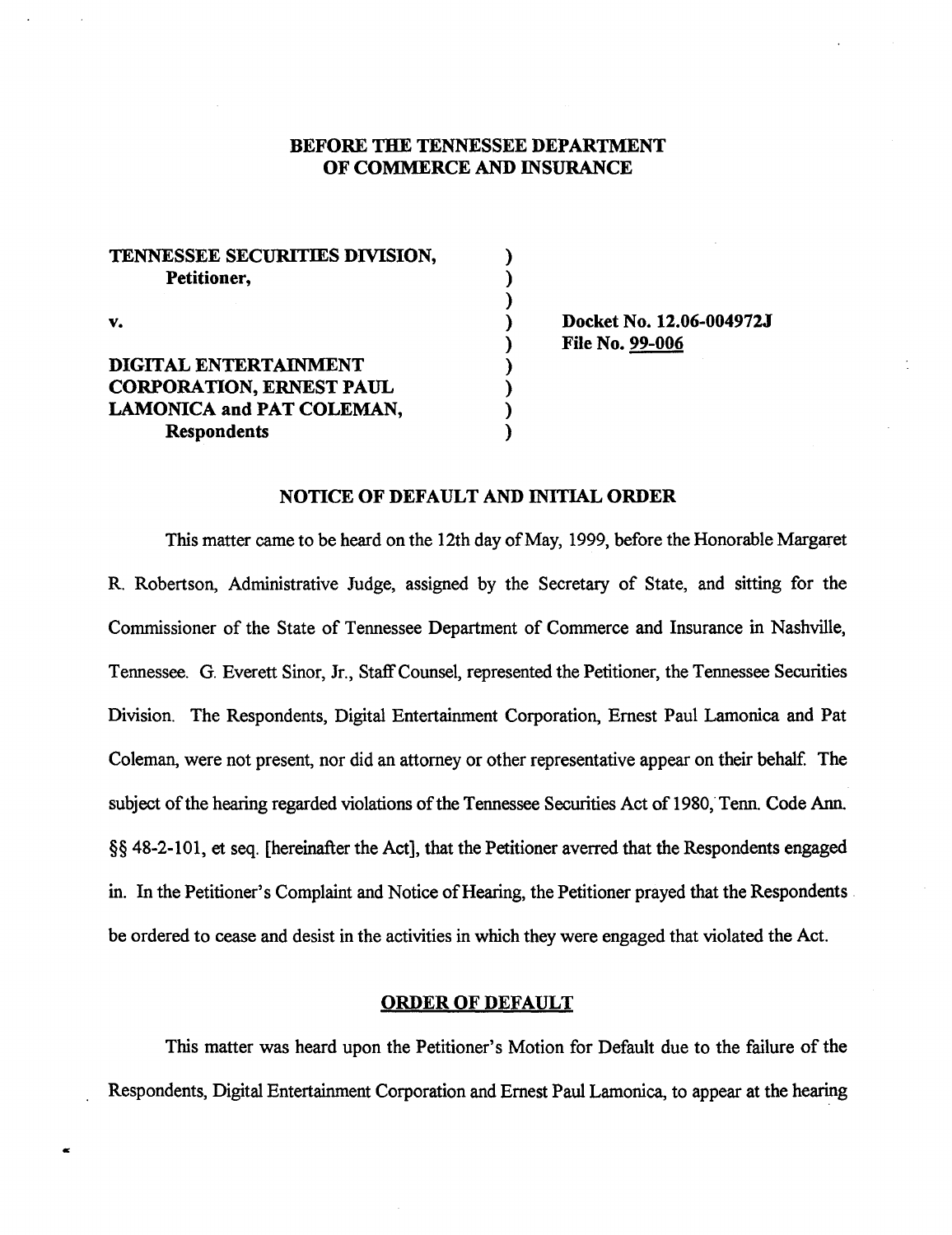after receiving proper notice thereof. The record indicates that the Respondents, Digital Entertainment Corporation and Ernest Paul Lamonica, received notice of the hearing and were aware of the consequences of their failure to appear. After consideration of the record, it was determined that the Petitioner's motion was proper. The Respondents, Digital Entertainment Corporation and Ernest Paul Lamonica, were held in DEFAULT, and the Petitioner was permitted to proceed with an uncontested case. No Motion for Default was made respecting Respondent Pat Coleman, as service was not effected upon him. As such, this Notice of Default and Order does not affect Respondent Pat Coleman.

## FINDINGS OF FACT

1. The Petitioner, the Tennessee Securities Division of the Department of Commerce and Insurance [hereinafter the Division], is the lawful agent through which the Commissioner administers the Act, and is authorized to bring this action for the protection of the investors and the public. The Division's official residence and place of business is in Nashville, Davidson County, Tennessee.

2. The Respondent, Digital Entertainment Corporation [hereinafter DEC], is a Nevada Corporation chartered in that state on the 25th day of September, 1995. It became authorized to do business as a corporation in the State of Tennessee by the State of Tennessee Department of State on the 5th day of November, 1997. Its principal place of business in this state is 100 North Main Street, Suite 1009, Memphis, Tennessee 38103. DEC is not now and was not, at all times pertinent to the events described herein, registered with the Division as a broker-dealer.

3. The Respondent, Ernest Paul Lamonica [hereinafter Mr. Lamonica], was formerly a citizen and resident of the State of Tennessee. He now resides in the State of North Carolina. He

 $\tilde{\mathbf{g}}$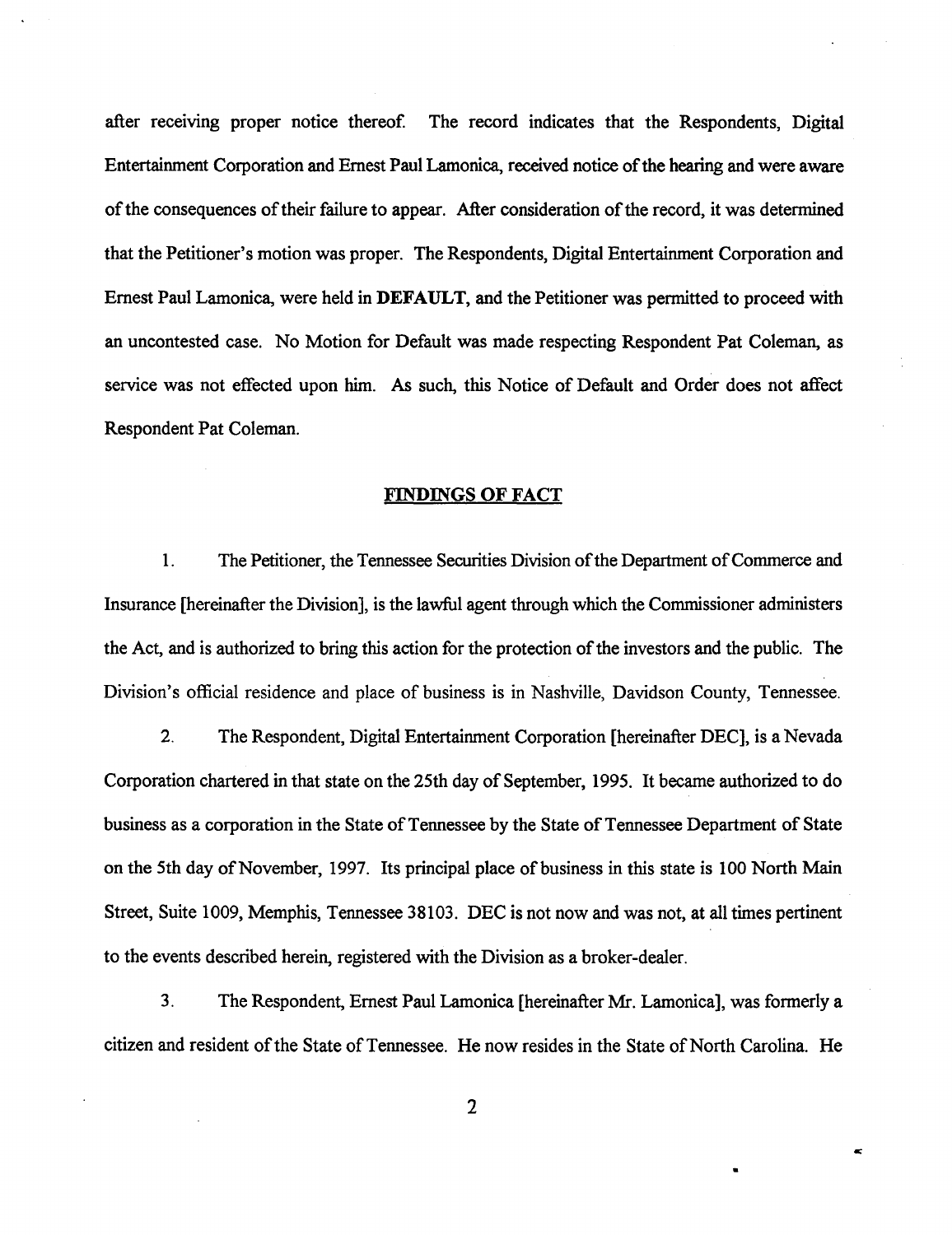is the President and Chief Executive Officer of DEC. Mr. Lamonica is not now and was not, at all times pertinent to the events described herein, registered with the Division as a broker-dealer or as an agent.

4. The Respondent, DEC, holds itself out to be a corporation engaged in the business of purchasing television broadcasting communication rights and running a television station with said rights. In particular, it has been represented by DEC that DEC has successfully purchased licenses in Federal Communication Commission [hereinafter FCC] auctions to broadcast television programming in Low Power Television frequencies in the Memphis, Tennessee and Tunica, Mississippi markets, and that plans are being made to commence broadcasting in those two television markets.

5. DEC has represented that funding for the expenses of starting up and running such a business is being accomplished through the sale of stock in DEC. Solicitations are being made from, in or into the State of Tennessee by Mr. Lamonica, to induce persons to invest in DEC stock.

6. In particular, on or about the 3d day of April, 1997, as a result of a solicitation made by Mr. Lamonica on behalf of DEC, Ernest Lee, a citizen and resident of the State of Tennessee, purchased Ten Thousand (10,000) shares ofDEC stock at One Dollar (\$1.00) per share, representing a Ten Thousand Dollar (\$10,000.00) investment. Ernest Lee did not have a preexisting relationship with Mr. Lamonica or anyone else affiliated with DEC, and had never met him prior to receiving a telephone call from Mr. Lamonica requesting that he invest in DEC.

7. In particular, on or about the 25th day of March, 1998, as a result of a solicitation made by Pat Coleman [hereinafter Mr. Coleman] on behalf of DEC, Marvin R. Phillips, a citizen and resident of the State of Tennessee, purchased Two Thousand Five Hundred (2500) shares of DEC

 $\blacksquare$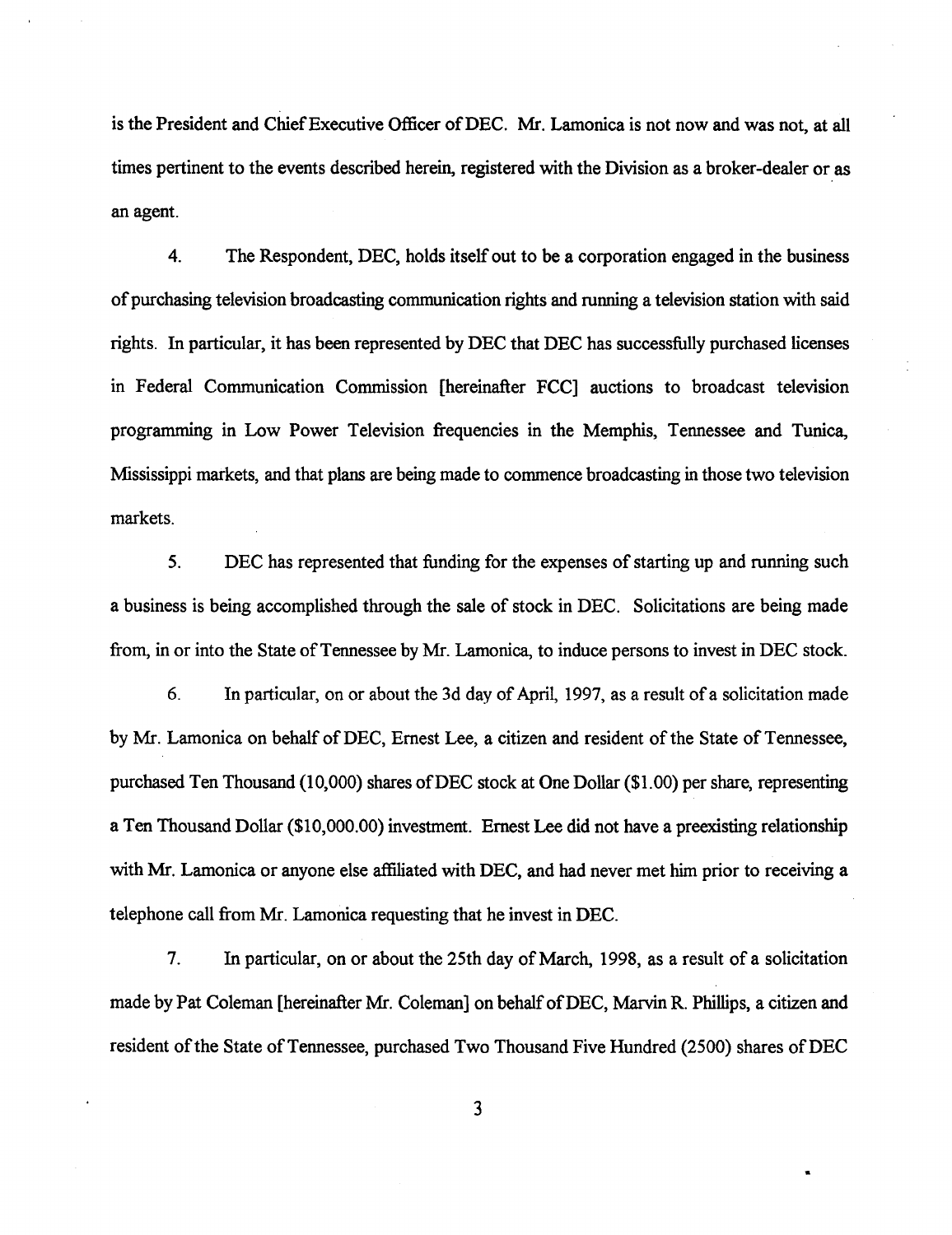stock at Two Dollars (\$2.00) per share, representing a Five Thousand Dollar (\$5000.00) investment. Marvin R. Phillips did not have a preexisting relationship with Mr. Coleman or anyone else affiliated with DEC, and had never met him prior to receiving a telephone call from Mr. Coleman requesting that he invest in DEC.

8. At least two Private Placement Memoranda [hereinafter PPMs] have been prepared by DEC summarizing the stock offerings made by DEC and giving general information about the company and its business, a January I, 1997 PPM [hereinafter the 1/1/97 PPM], and an April I, 1997 PPM [hereinafter the 4/1/97 PPM. Mr. Lee received the 1/1/97 PPM prior to making his decision to invest in DEC and relied on said 1/1/97 PPM when making his investment decision. In said 1/1/97 PPM, DEC states that "[t]he Memphis TV station, WLNK-TV, "The missing link in Memphis TV" will be carried on Time/Warner Cable of the Mid-South, (the local cable provider) and after ninety days (90) of on air operations will be the Memphis affiliate of the W/B TV Network. That is the Warner Bros. TV Network, The W/B, Warner Bros. Cable, the same as Time/Warner, the largest entertainment corporation in the world." and "[t]he Tunica station, WTNA-TV, "The only station in town" will also be carried on Time/Warner Cable of the Mid-South." Other representations are made by DEC concerning an affiliation with Time/Warner in the 1/1/97 PPM.

9. DEC has no business relationship, contractual or otherwise, with Time/Warner, Warner Bros., or any other entity or person affiliated with these entities.

10. In both the 1/1/97 and 4/1/97 PPMs, it is represented that the offering is a "Private Placement Regulation 'D' 505" offering.

11. No Uniform Limited Offering Exemption [hereinafter ULOE] filing has been made in the State of Tennessee with the Division by DEC, and no other notice has been filed in the State of

 $\tilde{\phantom{a}}$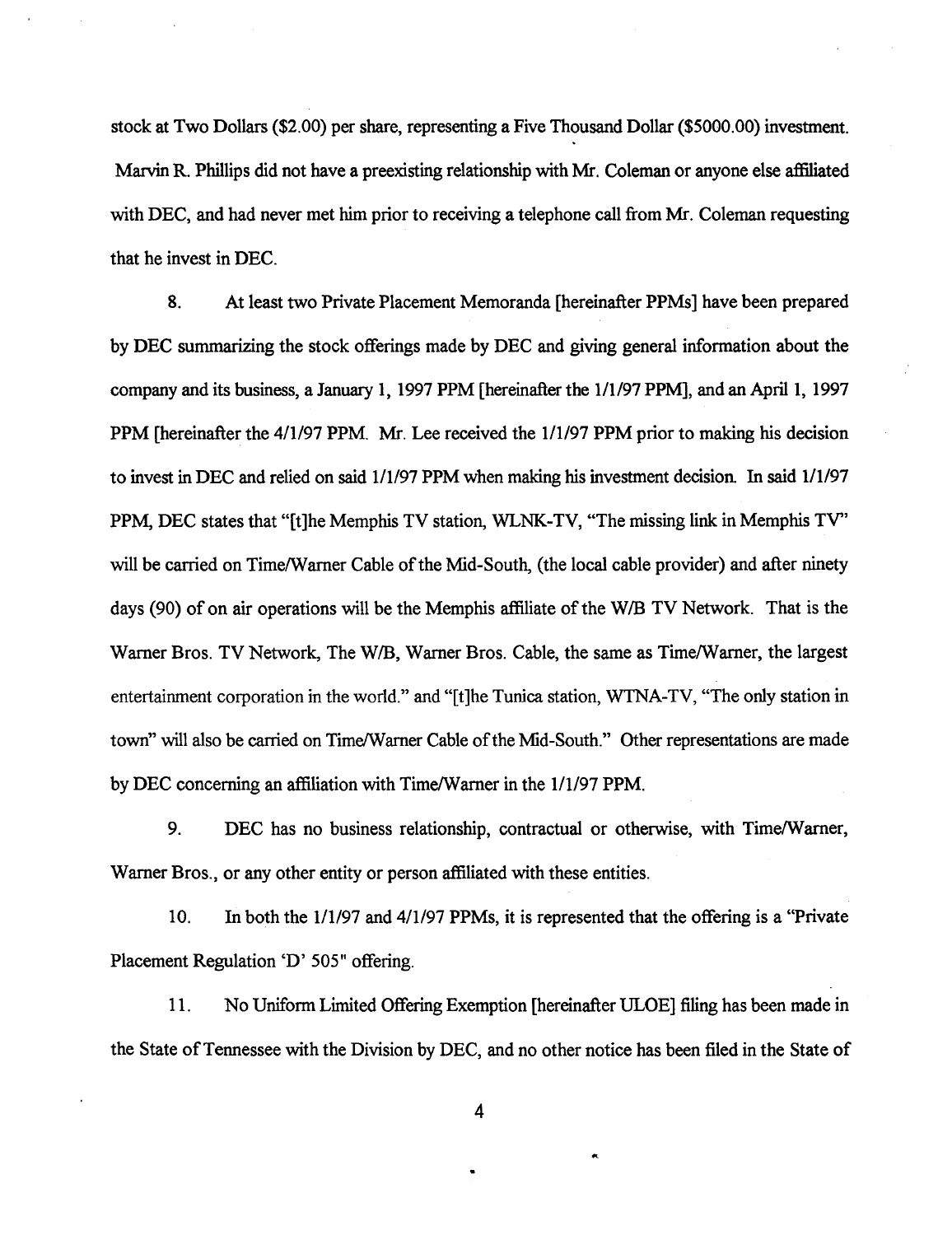Tennessee with the Division by DEC. ULOE is the typical exemption used in the State of Tennessee when a Regulation D, Rule 505 offering is made.

12. DEC stock has not been registered with the Division as a security.

## CONCLUSIONS OF LAW

1. The Commissioner of the Department of Commerce and Insurance for the State of Tennessee [hereinafter the Commissioner] has jurisdiction pursuant to the Tennessee Securities Act of 1980, Tenn. Code Ann. §§ 48-2-101, et seq ..

2. The Act places the responsibility for the administration of its provisions upon the Commissioner.

3. Tenn. Code Ann.  $\S$  48-2-102(2) states in pertinent part that an agent means any individual, other than a broker-dealer, who is employed, appointed, or authorized by a broker-dealer to sell securities from, in, or into this state and who is paid or given a commission or other remuneration, directly or indirectly, for soliciting a sale of securities to or from any person in this state.

4. Tenn. Code Ann.§ 48-2-102(3) states in pertinent part that a broker-dealer means any person engaged in the business of effecting transactions in securities for the account of others, or any person engaged in the business of buying or selling securities issued by one (I) or more other persons for such person's own account and as part of a regular business rather than in connection with such person's investment activities.

5. Tenn. Code Ann. § 48-2-102(12) defines a security to mean "any note, stock, treaswy stock, bond, debenture, evidence of indebtedness, certificate of interest or participation in any profit-

5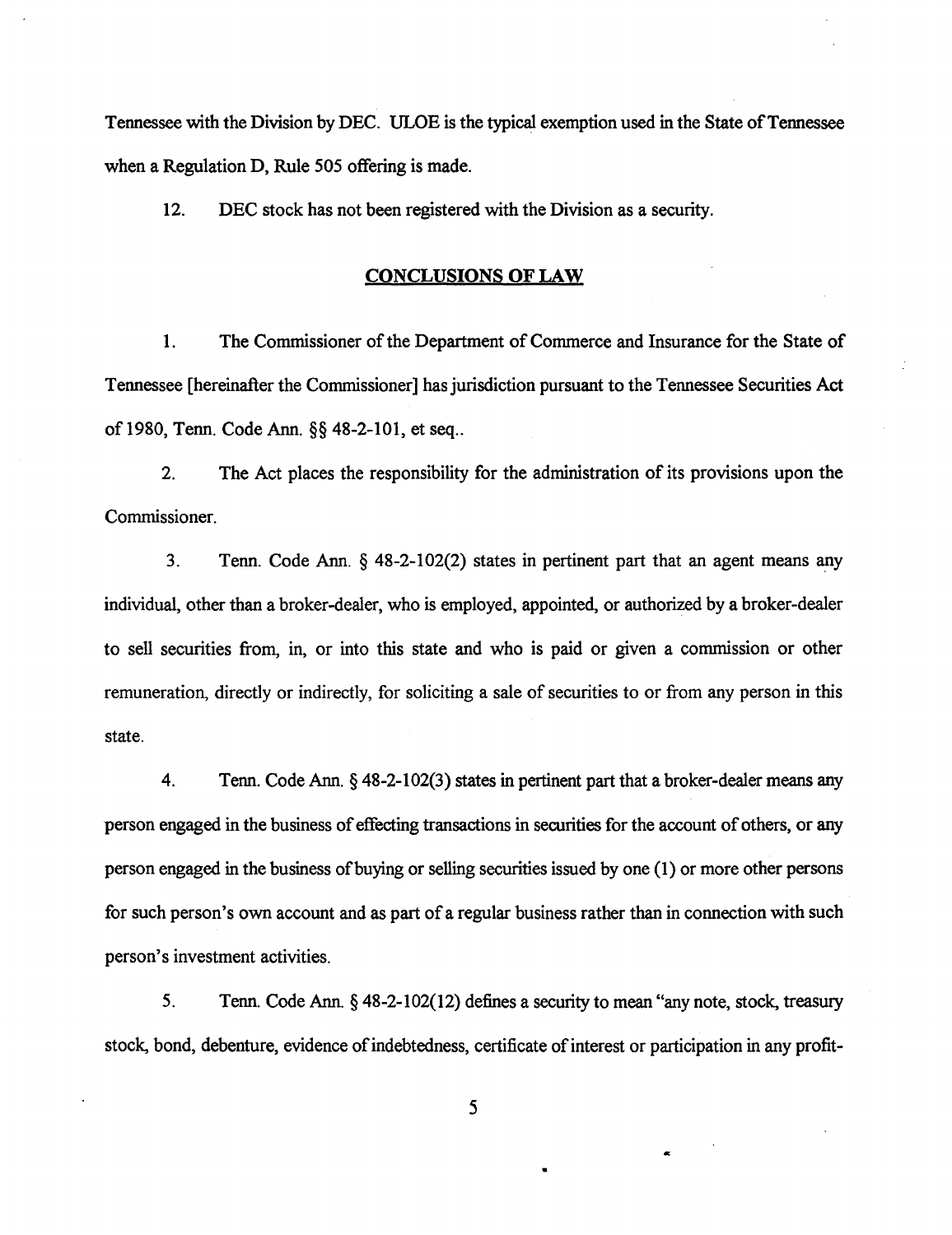sharing agreement, collateral-trust certificate, preorganization certificate or subscription, transferable share, investment contract, voting-trust certificate, certificate of deposit for a security, certificate of interest or participation in an oil, gas, or mining title or lease or in payments out of production under such a title or lease; or, in general, any interest or instrument commonly known as a 'security,' or any certificate of interest or participation in, temporary or interim certificate for, receipt for, guarantee of, or warrant or right to subscribe to or purchase, any of the foregoing."

6. Tenn. Code Ann. § 48-2-116{a) states in pertinent part that the Commissioner may from time to time make, promulgate, amend, and rescind such rules, forms, and orders as are necessary to carry out the provisions of this part.

7. Tenn. Code Ann. § 48-2-119 states in pertinent part that whenever it appears to the Commissioner that any person has engaged or is about to engage in any act or practice constituting a violation of any provisions of the Act or any rule or order thereunder, he may enjoin the acts or practices and enforce compliance. The Commissioner has the discretion to enforce compliance in the manner in which he sees fit.

8. The Respondents, DEC and Mr. Lamonica, have marketed and sold securities, to wit, DEC stock with the knowledge that those securities have not been properly and duly registered with the Division, in violation of Tenn. Code Ann. § 48-2-104;

9. The Respondents, DEC and Mr. Lamonica, did employ a device, scheme or artifice to defraud with respect to the sale of DEC stock to Ernest Lee; and did make untrue statements of material fact or omitted to state material facts necessary in order to make statements made, in light of the circumstances under which they were made, not misleading with respect to the sale of DEC stock to Ernest Lee, in violation of Tenn. Code Ann. § 48-2-121.

6

 $\ddot{\phantom{a}}$